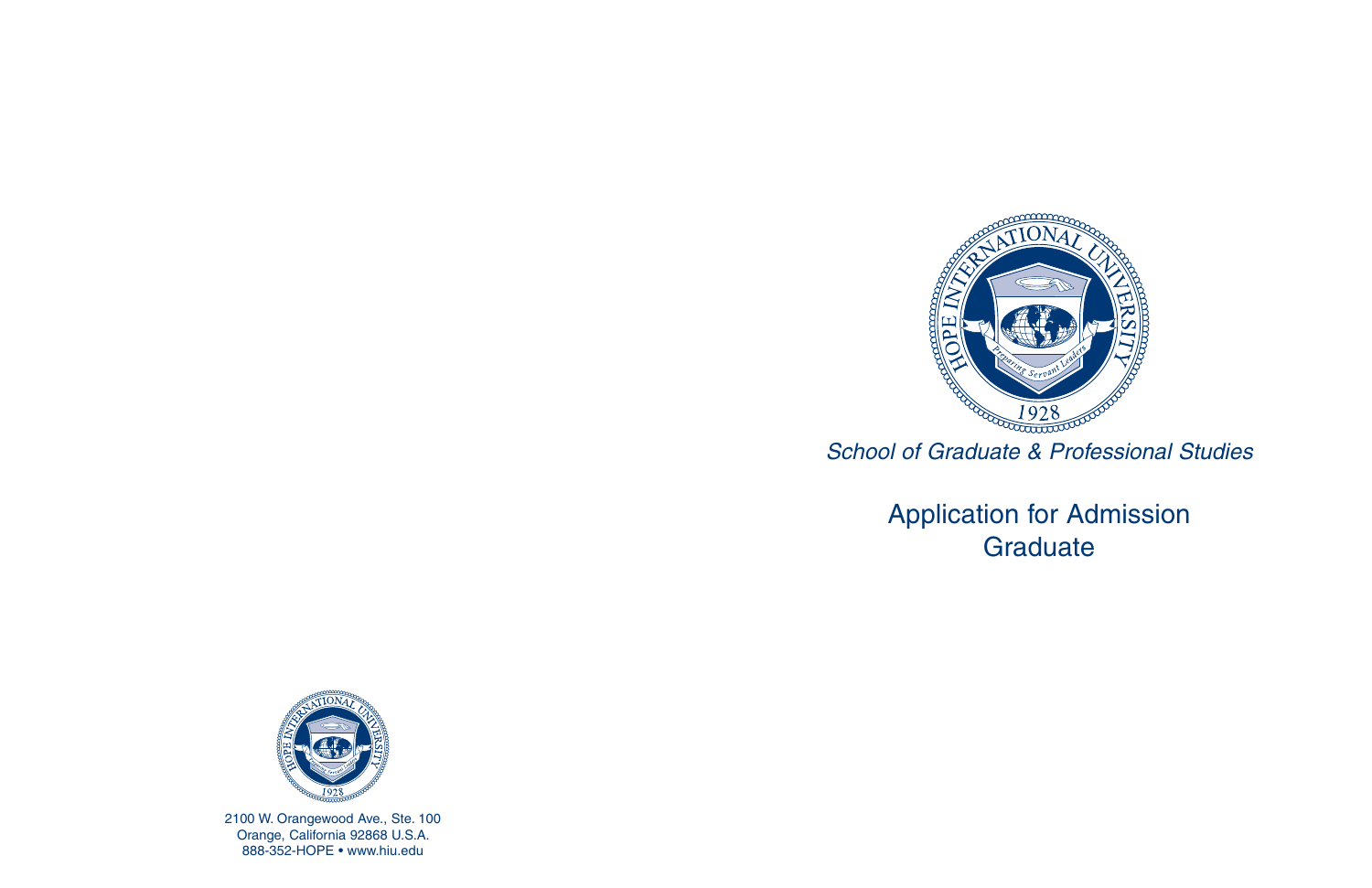

A university education is a worthwhile investment that pays dividends throughout your life and the Financial Aid Office at Hope International University is committed to helping you through the process of funding your education. Please review the steps below:

- Complete a Free Application for Federal Student Aid (FAFSA), by visiting www.fafsa.ed.gov.
- application.

### **STEP 1: Submit a FAFSA Application**

• Apply for a Personal Identification Number (PIN) via www.pin.ed.gov so that you may electronically sign your FAFSA

dents Teaching Credential Students

Your *Financial Aid Award Letter* will be mailed to you upon our receipt of your FAFSA application and SGS Financial Aid Questionnaire (Step 3). If you will not be completing a FAFSA application, proceed to Steps 3 and 4.

### **STEP 2: Completion of Required Loan Documents**

Graduate students are typically eligible for student loans only and the annual loan limits are listed below. You must be enrolled at least half-time as a masters (5 units) or teaching credential student (6 units) per semester.

|                                    | Master's Students | Teachi  |
|------------------------------------|-------------------|---------|
| Federal Stafford Subsidized Loan   | \$8,500           | \$5,500 |
| Federal Stafford Unsubsidized Loan | \$12,000          | \$7,500 |

Visit *www.edfund.org* to complete the Entrance Loan Counseling session (or EDTEST) and then select the link to the Electronic Stafford Master Promissory Note (MPN).

### **STEP 3: Complete a SGS Financial Aid Questionnaire**

Complete via the following link: https://www.hiu.edu/sgs/admissions/finaid/fa\_onlineforms.asp

### **STEP 4: Contact the Student Accounts Department**

The Student Accounts Department posts your tuition charges, credits, and payments to your account, in addition to processing any student refunds you may be eligible to receive. Please contact the Student Accounts Department at (714) 879-3901, x7306 to receive information on their required forms. And, note as an *alternative* to borrowing federal student loans, the following payment options are available:

- Direct cash payments may be submitted to the Student Accounts Department
- Enrollment in the Tuition Management Systems (TMS) Payment Plan
- Apply for an alternative/private education loan

Additional information on how to enroll in the tuition payment plan may be obtained from your Student Accounts Representative. Information on alternative loan options is available through the Financial Aid and Student Accounts departments.

Should you have any questions or need any additional assistance, please contact the Financial Aid Office at (714) 879-3901, x2638 or email us at financial-aid@hiu.edu and be sure to specify your program of study.

# **Financial Aid Process**

*Suite 100 Orange, CA 92868 USA 888-352-HOPE FAX: (714) 681-7450 sgpsadmissions@hiu.edu*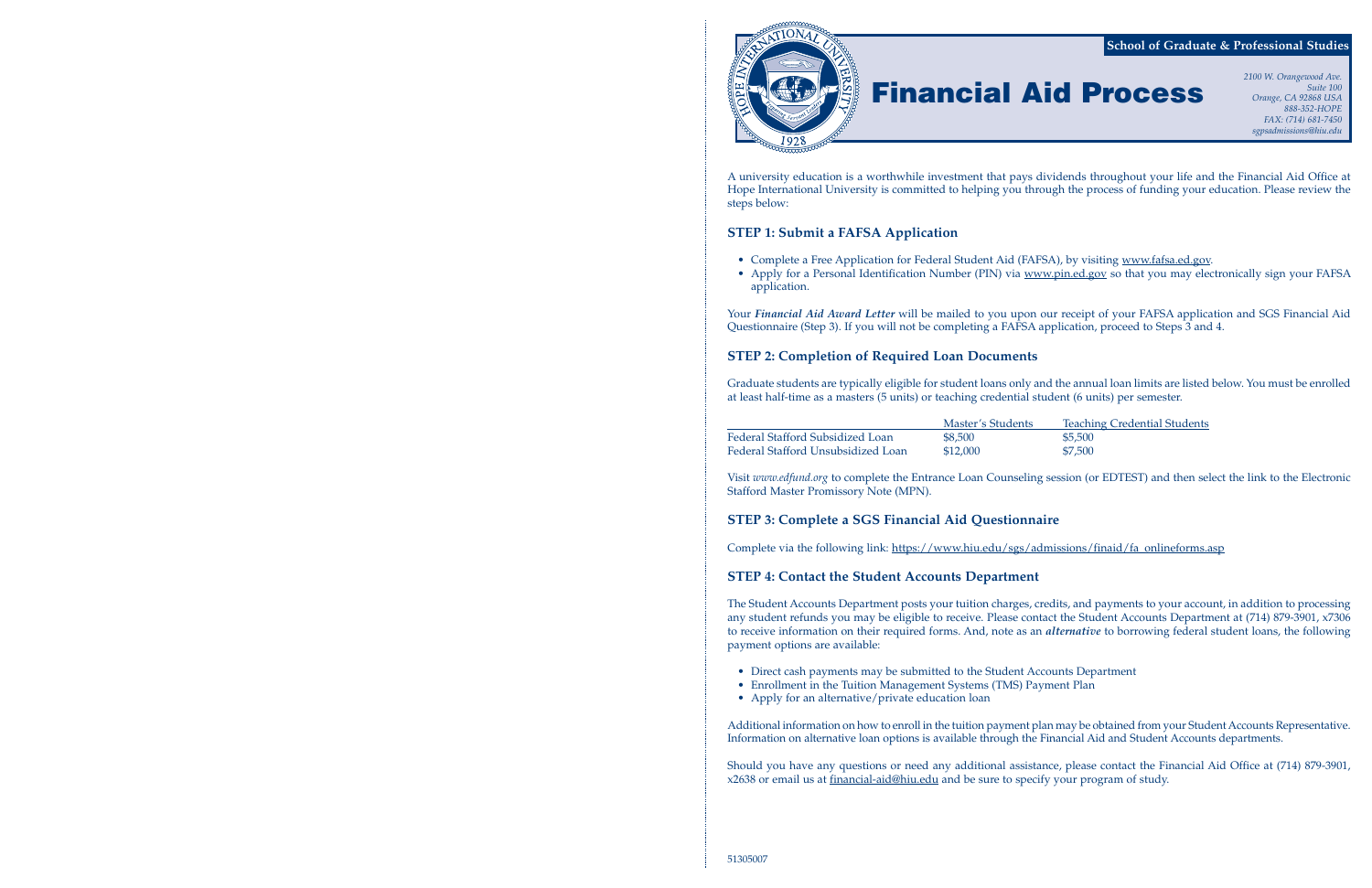### **Send these five items to the School of Graduate & Professional Studies:**

2. An application fee in the form of a check, credit card, or money order made payable to Hope International University.

 3. A 250 - word definitive Statement of Purpose explaining your reasons for desiring to attend Hope International University. *Note: Marriage and Family Therapy (M.A. in MFT) applicants are required to complete a Comprehensive Career Statement in lieu of*

4. Two reference forms filled out by 1) an educator, and 2) an employer or church leader. (References must be sent directly

- 1. A completed graduate application for admission.
- 
- *a statement of purpose as well as scheduling a personal interview.*
- from recommender to the Graduate and Adult Admissions office.)
- Admissions office.)

**International Students:** (Please submit the following additional required documents)  $\Box$  TOEFL score:  $\Box$  Date taken  $\Box$ 

 5. Official transcript(s) from an accredited university or college confirming completion of an undergraduate degree and any completed graduate work. Applicants desiring to be considered for waiver of transfer or prerequisite courses must submit relevant transcripts indicating graduate level courses or undergraduate courses respectively with a satisfactory grade of B or better. If any college work is in progress at the time of this application, a final transcript with your degree posted must be sent when the work is complete. (Transcripts must be sent directly from institutions to the Graduate and Adult

**Application Check List:** (for your records)

sive Career Statement (M.A. in MFT applicants only)

 $\_$  Date requested  $\_$  / $\_$  / $\_$ Date requested  $\frac{\gamma}{\gamma}$  $\Box$  Date requested  $\Box$ 

| □ Graduate Application for Admission                                         |  |  |
|------------------------------------------------------------------------------|--|--|
| $\Box$ Application fee                                                       |  |  |
| □ Statement of Purpose or Comprehensive Career Statement (M.A. in MFT applic |  |  |
|                                                                              |  |  |
|                                                                              |  |  |
|                                                                              |  |  |
| Transcripts requested from:                                                  |  |  |
|                                                                              |  |  |
|                                                                              |  |  |
|                                                                              |  |  |
|                                                                              |  |  |
| Education program applicants only:                                           |  |  |

❑ CSET score: \_\_\_\_\_\_\_\_ Date taken \_\_\_\_/\_\_\_\_/\_\_\_\_ ❑ CBEST score: \_\_\_\_\_\_\_ Date taken \_\_\_\_/\_\_\_\_/\_\_\_\_

❑ Financial Bank statements

❑ Affidavit of financial support

❑ SEVIS I-20 application



# **Admission Process Checklist**

*2100 W. Orangewood Ave. Suite 100 Orange, CA 92868 USA 888-352-HOPE FAX: (714) 681-7450 sgpsadmissions@hiu.edu*

### **School of Graduate & Professional Studies**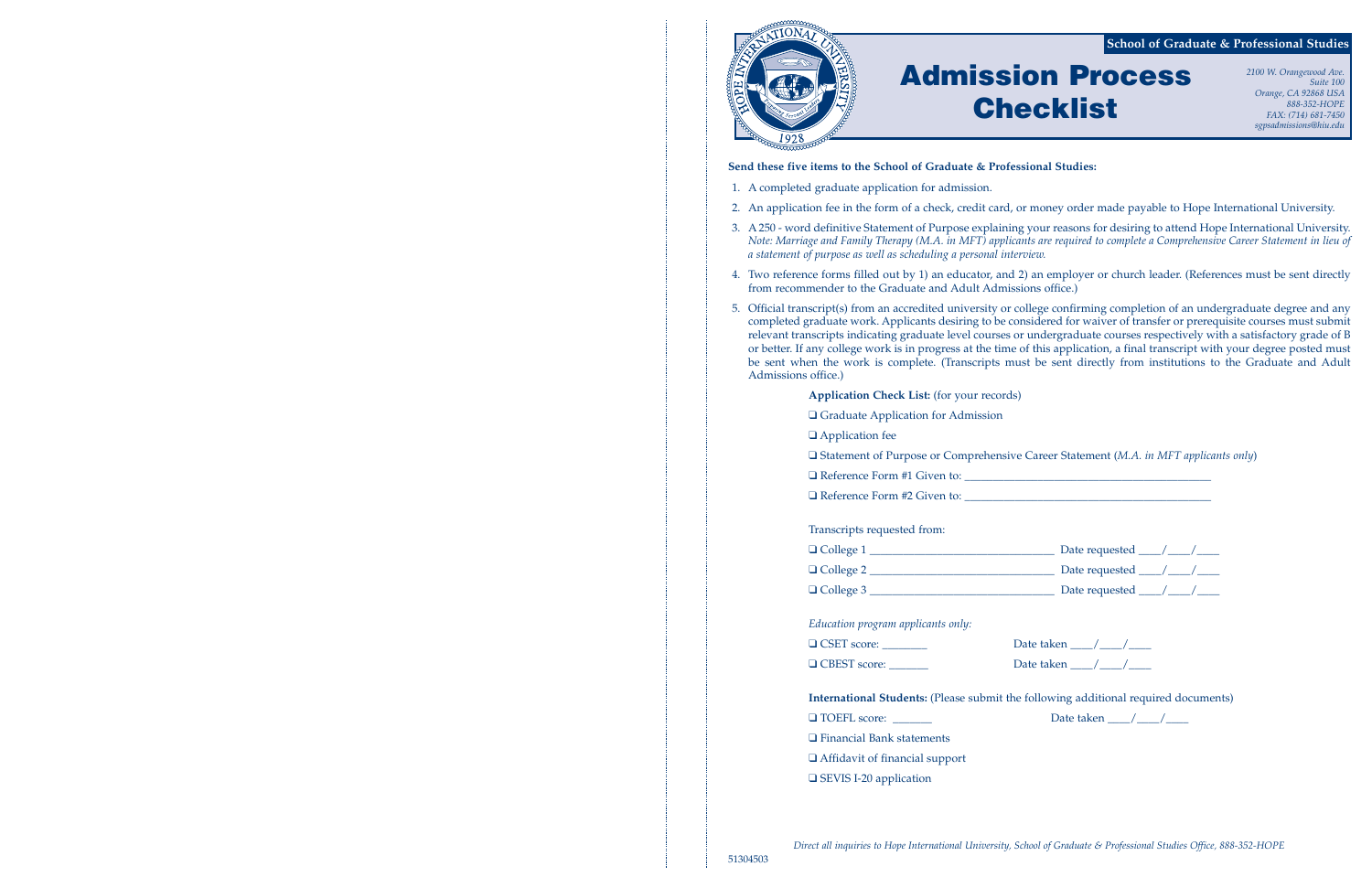



| Student copies are unacceptable                           |                                                                                                                                           |              |            |
|-----------------------------------------------------------|-------------------------------------------------------------------------------------------------------------------------------------------|--------------|------------|
|                                                           | Important: Applicants for the Teaching Credential Programs must request two official college transcripts and records of military schools. |              |            |
| To: Registrar of College/University                       |                                                                                                                                           |              |            |
| Please send __________ copy of official transcript(s) of: |                                                                                                                                           |              |            |
|                                                           |                                                                                                                                           |              |            |
| Student Name                                              |                                                                                                                                           |              |            |
| Last                                                      | First                                                                                                                                     |              | Middle     |
|                                                           |                                                                                                                                           |              |            |
| <b>Street</b>                                             | City                                                                                                                                      | <b>State</b> | Zip        |
|                                                           |                                                                                                                                           |              |            |
| Social Security # or Pin #                                |                                                                                                                                           |              |            |
|                                                           |                                                                                                                                           | Month/Year   | Month/Year |
|                                                           | Student's Signature                                                                                                                       |              | Date       |

|                                 |                                                          |                                                                                                                                           |              | sgpsaamissionswniu.eau |
|---------------------------------|----------------------------------------------------------|-------------------------------------------------------------------------------------------------------------------------------------------|--------------|------------------------|
| Student copies are unacceptable | To: Registrar of College/University                      | Important: Applicants for the Teaching Credential Programs must request two official college transcripts and records of military schools. |              |                        |
|                                 | Please send _________ copy of official transcript(s) of: |                                                                                                                                           |              |                        |
|                                 | Student Name<br>Last                                     | First                                                                                                                                     |              | Middle                 |
|                                 |                                                          |                                                                                                                                           |              |                        |
|                                 | <b>Street</b>                                            | City                                                                                                                                      | <b>State</b> | Zip                    |
|                                 |                                                          |                                                                                                                                           |              |                        |
|                                 |                                                          |                                                                                                                                           |              |                        |
|                                 |                                                          | Month/Year                                                                                                                                |              | Month/Year             |
|                                 | Student's Signature                                      |                                                                                                                                           |              | Date                   |
|                                 |                                                          |                                                                                                                                           |              |                        |

**Registrar: Please attach this form to transcript and mail to: Hope International University • School of Graduate & Professional Studies: 2100 W. Orangewood Ave., Ste. 100 • Orange, CA 92868**

51304803

### **Request for Official Transcript** *2100 W. Orangewood Ave. Suite 100 Orange, CA 92868 USA 888-352-HOPE FAX: (714) 681-7450 sgpsadmissions@hiu.edu* **School of Graduate & Professional Studies**

**Registrar: Please attach this form to transcript and mail to: Hope International University • School of Graduate & Professional Studies: 2100 W. Orangewood Ave., Ste. 100 • Orange, CA 92868**



| <b>School of Graduate &amp; Professional Studies</b> |                                                                              |
|------------------------------------------------------|------------------------------------------------------------------------------|
| uest for                                             | 2100 W. Orangewood Ave.<br>Suite 100<br>Orange, CA 92868 USA<br>888-352-HOPE |
| <b>Transcript</b>                                    | FAX: (714) 681-7450<br>sgpsadmissions@hiu.edu                                |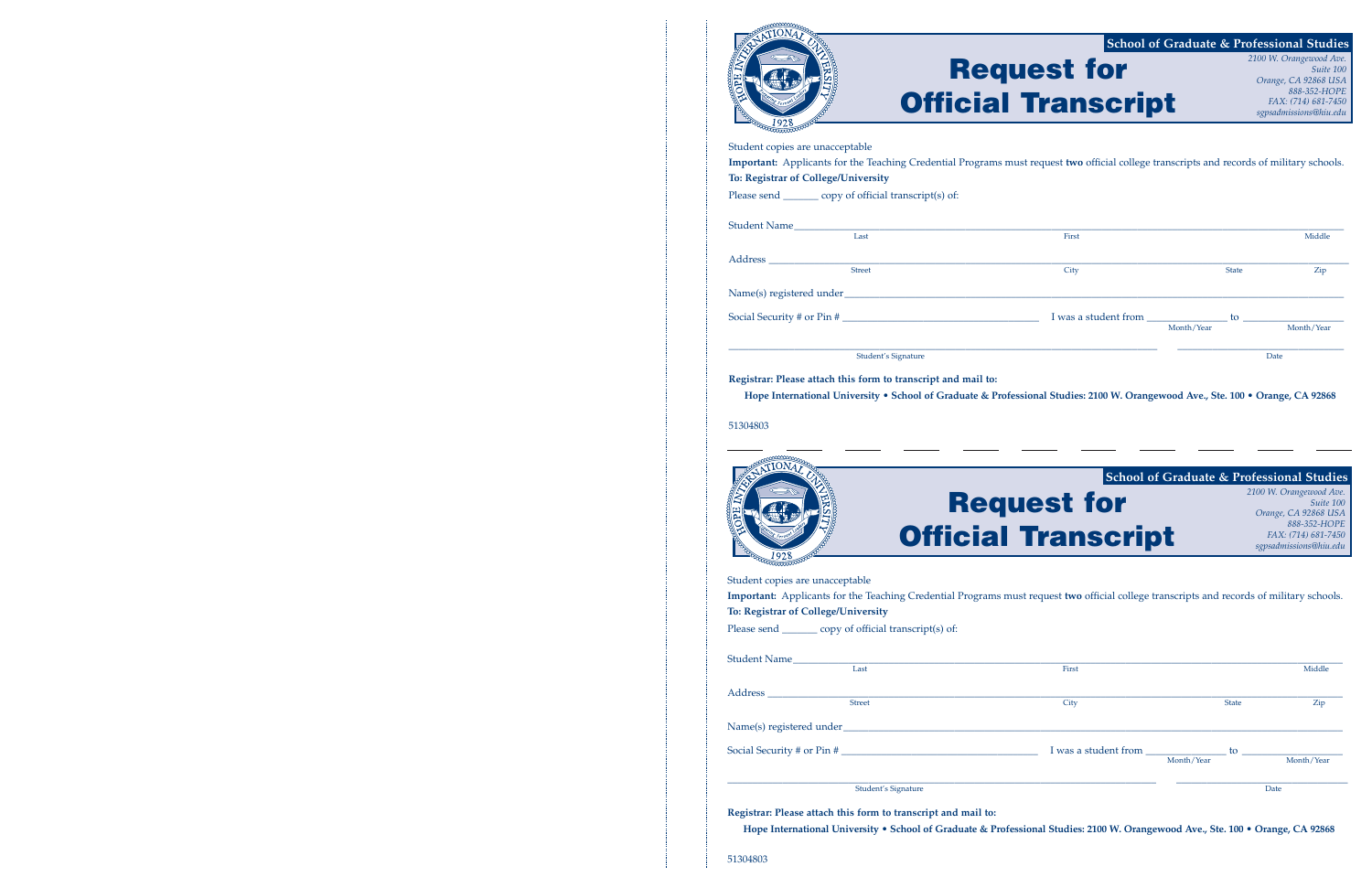

Return this application with a non-refundable application fee of \$40.00 payable to Hope International University. *(Waived for Graduates of PCC and SGPS.)*

| Applicant's Name                                                                                               |      |                                                                                                                                                                                                         |                                           |        |                                             |          |
|----------------------------------------------------------------------------------------------------------------|------|---------------------------------------------------------------------------------------------------------------------------------------------------------------------------------------------------------|-------------------------------------------|--------|---------------------------------------------|----------|
|                                                                                                                | Last | First                                                                                                                                                                                                   |                                           | Middle |                                             | (Maiden) |
| <b>Current Address</b>                                                                                         |      |                                                                                                                                                                                                         |                                           |        |                                             |          |
|                                                                                                                |      | <b>Street</b>                                                                                                                                                                                           | City                                      |        | <b>State</b>                                | Zip      |
| Email Address and the control of the control of the control of the control of the control of the control of th |      |                                                                                                                                                                                                         |                                           |        |                                             |          |
|                                                                                                                |      | Home Phone (except) and Cell Phone (except) and Cell Phone Control of Center (circle one) Male Female Soc. Sec.#                                                                                        |                                           |        |                                             |          |
|                                                                                                                |      | Are you a citizen of the United States of America? (circle one) Yes No If no, of what country?                                                                                                          |                                           |        |                                             |          |
|                                                                                                                |      | If you are not a U.S. citizen, please indicate your immigration status: $\Box$ International Student                                                                                                    | $\Box$ Permanent Resident<br>$\Box$ Other |        | □ Visiting Scholar<br>$\Box$ Resident Alien |          |
|                                                                                                                |      | How did you hear about the program? $\Box$ Print Ad $\Box$ Radio $\Box$ Fair $\Box$ Church Affiliation $\Box$ Alumni $\Box$ Mailer $\Box$ Current Student<br>$\Box$ Internet Search Engine $\Box$ Other |                                           |        |                                             |          |
|                                                                                                                |      |                                                                                                                                                                                                         |                                           |        |                                             |          |

| Mr. Ms. Mrs. (circle one)                                                             |
|---------------------------------------------------------------------------------------|
| Applicant's Name<br>Last                                                              |
| Firs                                                                                  |
| Current Address                                                                       |
| Street                                                                                |
|                                                                                       |
|                                                                                       |
| Are you a citizen of the United States of America? (circle on                         |
| If you are not a U.S. citizen, please indicate your immigration                       |
|                                                                                       |
|                                                                                       |
| How did you hear about the program? $\Box$ Print Ad $\Box$ Rad<br>□ Internet Search E |
| Program for which you are applying:                                                   |
| □ Master of Education                                                                 |
| $\Box$ Master of Arts in Education Administration                                     |
| I M.Ed. with Multiple Subject Teaching Credential                                     |
| I M.Ed. with Single Subject Teaching Credential                                       |
| <sup>1</sup> M.A. Education Administration with Preliminary Admin                     |
| <b>Service Credential</b>                                                             |
| □ Multiple Subject Teaching Credential                                                |
| □ Single Subject Teaching Credential                                                  |
| Administrative Service Credential                                                     |

**Term for which you are applying:** Year 20\_\_\_\_

❑ Fall ❑ Summer

❑ Spring

### **Post Secondary Educational Background (regardless of degree completion)**

**Military Service:** ❑ Yes ❑ No **Branch:** \_\_\_\_\_\_\_\_\_\_\_\_\_\_\_\_\_\_\_\_\_\_\_\_\_\_\_ **Discharge Date:** \_\_\_\_\_\_\_\_\_\_\_\_\_\_\_\_\_\_\_\_ *(if applicable)*

*(continued on next page)*

| <b>College or University</b> | <b>City and State</b> | Attended<br>(From - To) | Major | Degree<br>Type/Mo./Yr. | <b>GPA</b> | Units<br>Finished |
|------------------------------|-----------------------|-------------------------|-------|------------------------|------------|-------------------|
|                              |                       |                         |       |                        |            |                   |
|                              |                       |                         |       |                        |            |                   |
|                              |                       |                         |       |                        |            |                   |
|                              |                       |                         |       |                        |            |                   |

## **Application for Admission Graduate**

*2100 W. Orangewood Ave. Suite 100 Orange, CA 92868 USA 888-352-HOPE FAX: (714) 681-7450 sgpsadmissions@hiu.edu*

- ❑ Master of Science in Management: International Development, Non Profit, Marketing, Human Resource, Global Business
- ❑ Master of Business Administration: International Development, Non-Profit, Marketing, Human Resource, Global Business ❑ Grad Certificate in International Development
- ustrative
	- ❑ Master of Arts- Emphasis: Christian Leadership, Church Planting, Inter-Cultural, Worship
	- ❑ Master of Arts Marriage and Family Therapy

### **School of Graduate & Professional Studies**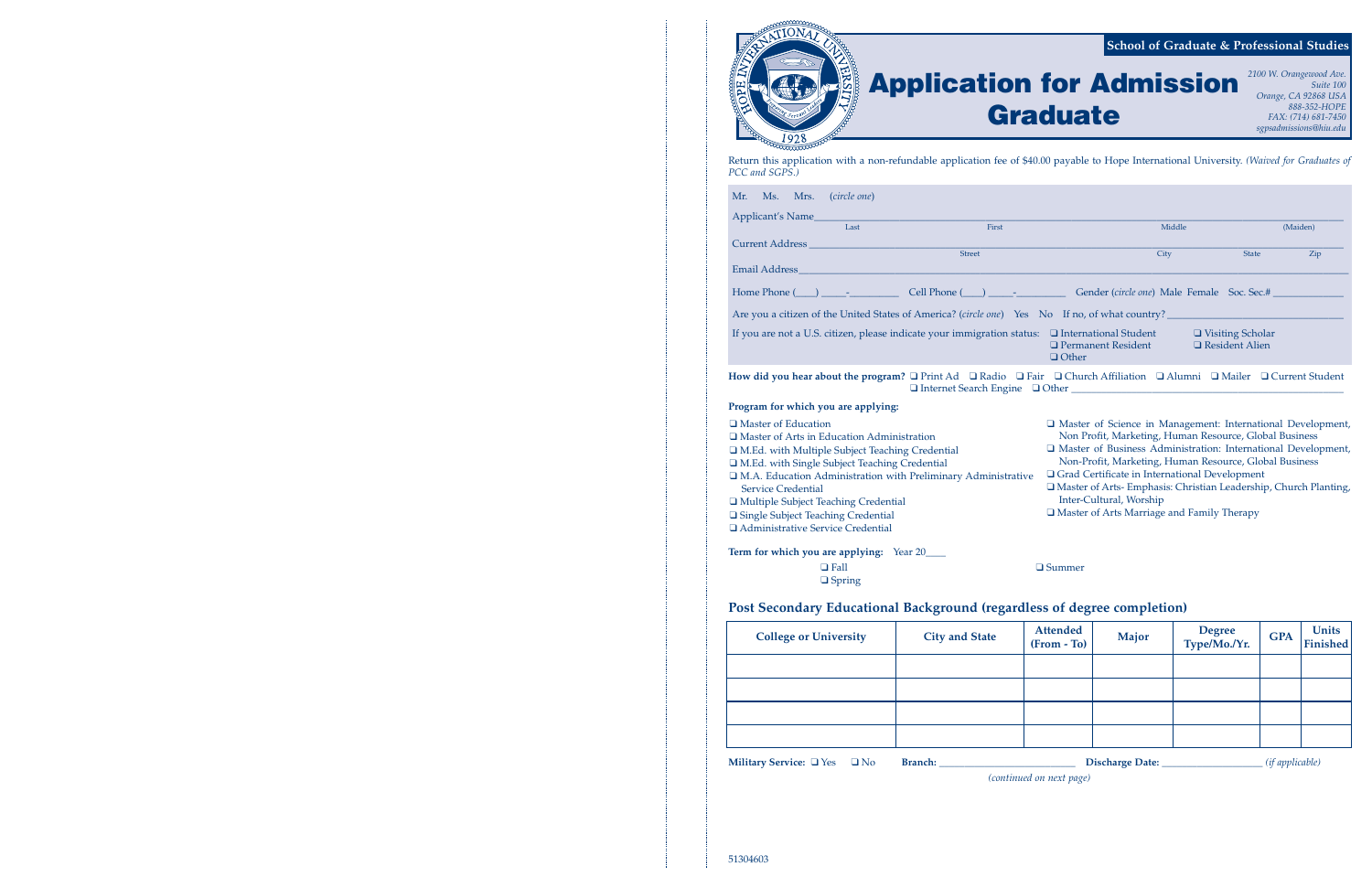### **Ethnic Origin (Optional)**

| $\Box$ Caucasian<br>$\Box$ American-Indian                                                                                                                                                                                             | $\Box$ African American $\Box$ Hispanic | □ Asian or Pacific Islander |                     |
|----------------------------------------------------------------------------------------------------------------------------------------------------------------------------------------------------------------------------------------|-----------------------------------------|-----------------------------|---------------------|
|                                                                                                                                                                                                                                        |                                         |                             |                     |
|                                                                                                                                                                                                                                        |                                         |                             |                     |
|                                                                                                                                                                                                                                        |                                         |                             |                     |
|                                                                                                                                                                                                                                        | City                                    | State                       | Zip                 |
| Status (circle one) Single Widowed Divorced Married If married, Name of Spouse _______________________________                                                                                                                         |                                         |                             |                     |
|                                                                                                                                                                                                                                        |                                         |                             |                     |
| <b>Education Applicants Only</b>                                                                                                                                                                                                       |                                         |                             |                     |
| <b>Test Results</b>                                                                                                                                                                                                                    |                                         |                             |                     |
| Date CBEST taken: No. 2008. [2018] Results: Nessults: Nessults: 2018. [2018] Plan to take: 2018. [2018] Plan to take: 2018. [2018] Plan to take: 2018. [2018] Plan to take: 2018. [2018] Plan to take: 2018. [2018] Plan to ta         |                                         |                             |                     |
|                                                                                                                                                                                                                                        |                                         |                             |                     |
|                                                                                                                                                                                                                                        |                                         |                             |                     |
| <b>Employer Information</b>                                                                                                                                                                                                            |                                         |                             |                     |
|                                                                                                                                                                                                                                        |                                         |                             |                     |
|                                                                                                                                                                                                                                        |                                         |                             |                     |
| Position or Job Title <b>Example 2018</b> The Contract of Example 2018 of Example 2018 The Contract of Example 2018 The Contract of The Contract of The Contract of The Contract of The Contract of The Contract of The Contract of    |                                         |                             |                     |
| <b>References</b>                                                                                                                                                                                                                      |                                         |                             |                     |
|                                                                                                                                                                                                                                        |                                         |                             |                     |
| Note: For Education Department applicants, one reference must be from a person who has witnessed your work/supervision with children.                                                                                                  |                                         |                             |                     |
|                                                                                                                                                                                                                                        |                                         |                             |                     |
| Address: the contract of the contract of the contract of the contract of the contract of the contract of the contract of the contract of the contract of the contract of the contract of the contract of the contract of the c         |                                         |                             |                     |
| City                                                                                                                                                                                                                                   |                                         |                             | <b>State</b><br>Zip |
|                                                                                                                                                                                                                                        |                                         |                             |                     |
|                                                                                                                                                                                                                                        |                                         |                             |                     |
| Address: Address: Address: Address: Address: Address: Address: Address: Address: Address: Address: Address: Address: Address: Address: Address: Address: Address: Address: Address: Address: Address: Address: Address: Addres<br>City |                                         |                             | <b>State</b><br>Zip |
|                                                                                                                                                                                                                                        |                                         |                             |                     |
| <b>Financial Aid Information</b>                                                                                                                                                                                                       |                                         |                             |                     |
| $\mathbf{a}$ and $\mathbf{a}$ and $\mathbf{a}$ and $\mathbf{a}$ and $\mathbf{a}$ and $\mathbf{a}$ and $\mathbf{a}$                                                                                                                     |                                         |                             |                     |

### Do you plan on applying for financial aid? ❑ Yes ❑ No

I will receive aid from an  $\Box$  Employer  $\Box$  Other:

### **Statement of Purpose**

Please attach a written statement of purpose (250 words) indicating why you desire to attend Hope International University. In lieu of the statement of purpose, MFT applicants are required to complete a comprehensive career statement (see addendum) as well as an interview as part of the admission requirements.

If admitted, I hereby grant permission for use of my name and/or photograph in publicity, publications, and/or advertising for Hope International University. ❑ Yes ❑ No

I hereby certify that the information contained in this application is accurate and complete to the best of my knowledge. If admitted to Hope International University, I commit to abide by all the rules and regulations of the institution, and to apply myself to study and to fulfill the course requirements to the best of my ability. I understand that all admissions materials or information submitted becomes the property of the university and are not returnable.

HOPE INTERNATIONAL UNIVERSITY does not discriminate in its admission decisions on the basis of race, color, national origin, marital status, physical handicap, medical condition, or gender.

Applicant's Signature (Required) \_\_\_\_\_\_\_\_\_\_\_\_\_\_\_\_\_\_\_\_\_\_\_\_\_\_\_\_\_\_\_\_\_\_\_\_\_\_\_\_\_\_\_\_\_\_\_\_\_\_\_\_\_\_\_\_\_\_\_\_ Date \_\_\_\_\_\_\_\_\_\_\_\_\_\_\_\_\_\_\_\_\_\_\_\_\_\_

*"Empowering students through Christian higher education to serve the Church and impact the world for Christ."*



The MFT program at Hope International University is looking for individuals who have professional goals consistent with our program, the ability to handle the academic rigor of the program, and the personal qualities required of marriage and family therapists. For this reason, we require a comprehensive career statement as a part of the application process for the MFT program. The comprehensive career statement replaces the required statement of purpose on the application form. The comprehensive career statement should address the following questions:

1. What significant life events have most influenced your present development and your desire to be a

- marriage and family therapist?
- 2. What are your professional career goals after completing your degree?
- 3. What are your strengths that will help you achieve your professional goals?
- training as a therapist at Hope International University?

4. What do you consider to be areas for personal growth that may need the most attention during your

### **Comprehensive Career Statement for Admission into the MFT Program** *2100 W. Orangewood Ave. Suite 100 Orange, CA 92868 USA 888-352-HOPE FAX: (714) 681-7450 sgpsadmissions@hiu.edu* **School of Graduate & Professional Studies**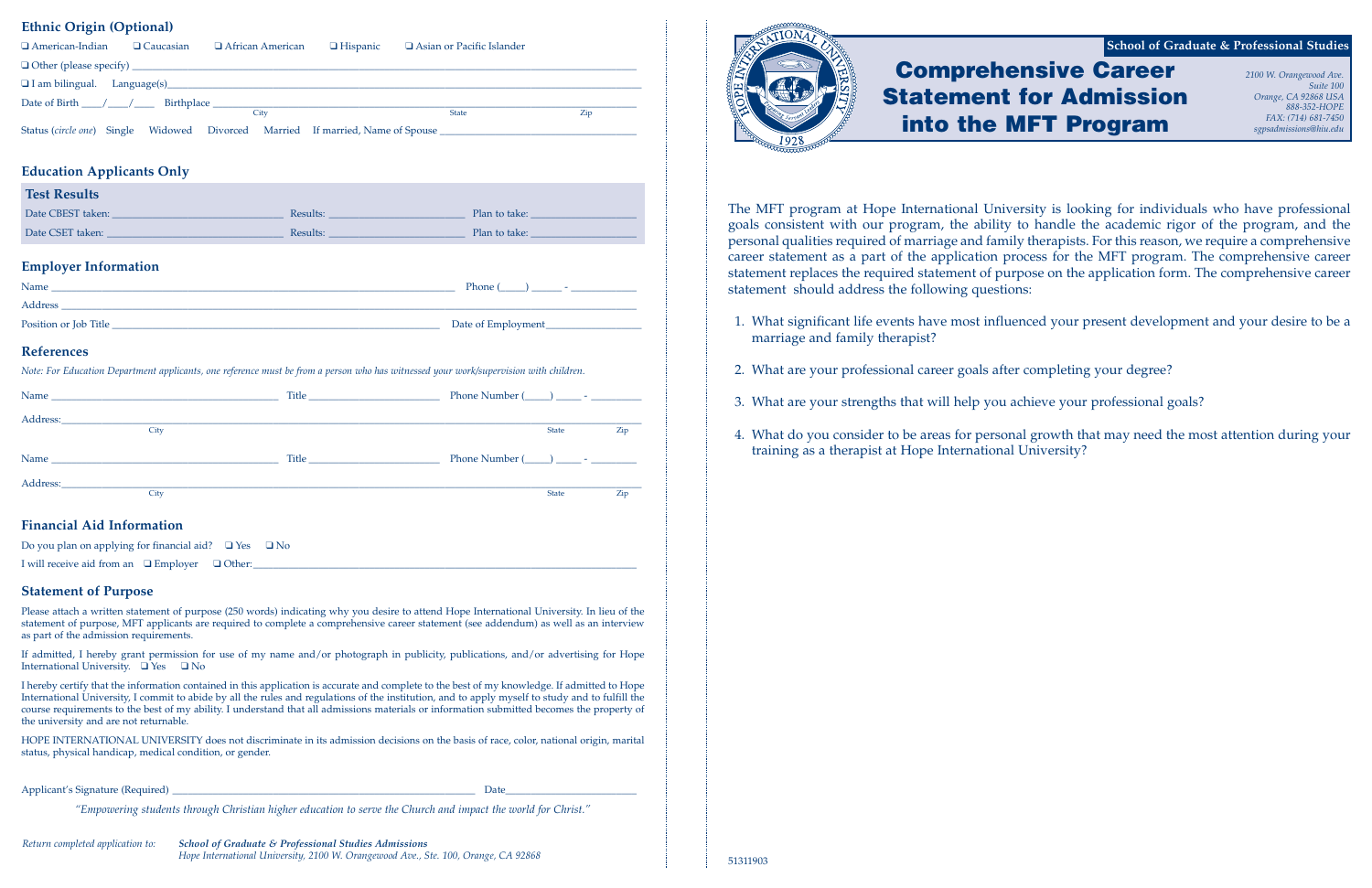|                                     | <b>School of Graduate &amp; Professional Studie</b><br>2100 W. Orangewood Ave.<br><b>Graduate Reference</b><br>Suite 100<br>Orange, CA 92868 USA<br>888-352-HOPE<br>FAX: (714) 681-7450<br>sgpsadmissions@hiu.edu                                                                       |
|-------------------------------------|-----------------------------------------------------------------------------------------------------------------------------------------------------------------------------------------------------------------------------------------------------------------------------------------|
| tamat                               | This form may be duplicated or a separate letter of reference may be used. Reference letters must not be dated over 6 months.                                                                                                                                                           |
|                                     |                                                                                                                                                                                                                                                                                         |
| Name of Candidate Last Eirst Middle |                                                                                                                                                                                                                                                                                         |
|                                     |                                                                                                                                                                                                                                                                                         |
| Student Signature                   |                                                                                                                                                                                                                                                                                         |
|                                     | The above-named candidate has applied for admission into the $\Box$ Education $\Box$ Ministry $\Box$ Management $\Box$ Psychology and Counselir<br>Department at Hope International University. Please complete this form to the best of your ability and mail it to the address below. |
|                                     |                                                                                                                                                                                                                                                                                         |
| In what capacity?                   |                                                                                                                                                                                                                                                                                         |

\_\_\_\_\_\_\_\_\_\_\_\_\_\_\_\_\_\_\_\_\_\_\_\_\_\_\_\_\_\_\_\_\_\_\_\_\_\_\_\_\_\_\_\_\_\_\_\_\_\_\_\_\_\_\_\_\_\_\_\_\_\_\_\_\_\_\_\_\_\_\_\_\_\_\_\_\_\_\_\_\_\_\_\_\_\_\_\_\_\_\_\_\_\_\_\_\_\_\_\_\_\_\_\_\_\_\_\_\_\_\_\_\_\_\_\_\_\_\_\_\_\_

Compared to individuals you have known at a similar level of development, please rate the candidate on the following items by checking the appropriate box.

|                                    | Excellent | Good | Fair | Weak | N/A |
|------------------------------------|-----------|------|------|------|-----|
| <b>Academic Ability</b>            |           |      |      |      |     |
| <b>Communication Skills</b>        |           |      |      |      |     |
| Cooperation                        |           |      |      |      |     |
| Creativity                         |           |      |      |      |     |
| Dependability                      |           |      |      |      |     |
| Leadership                         |           |      |      |      |     |
| Motivation                         |           |      |      |      |     |
| Potential for Success in Education |           |      |      |      |     |

|                                    | Exceller |
|------------------------------------|----------|
| <b>Academic Ability</b>            |          |
| <b>Communication Skills</b>        |          |
| Cooperation                        |          |
| Creativity                         |          |
| Dependability                      |          |
| Leadership                         |          |
| Motivation                         |          |
| Potential for Success in Education |          |
| .                                  |          |

Comments *(use back of page if necessary):*

\_\_\_\_\_\_\_\_\_\_\_\_\_\_\_\_\_\_\_\_\_\_\_\_\_\_\_\_\_\_\_\_\_\_\_\_\_\_\_\_\_\_\_\_\_\_\_\_\_\_\_\_\_\_\_\_\_\_\_\_\_\_\_\_\_\_\_\_\_\_\_\_\_\_\_\_\_\_\_\_\_\_\_\_\_\_\_\_\_\_\_\_\_\_\_\_\_\_\_\_\_\_\_\_\_\_\_\_\_\_\_\_\_\_\_\_\_\_\_\_\_\_

extending to the state of the state of the state of the state of the state of the state of the Date of the State of the State of the State of the State of the State of the State of the State of the State of the State of th

*Mail this form to the School of Graduate & Professional Studies, Hope International University, 2100 W. Orangewood Ave., Ste. 100, Orange, CA 92868.*

51304703

HOPE INTERNATIONAL UNIVERSITY SCHOOL OF GRADUATE & PROFESSIONAL STUDIES ADMISSION 2100 W. ORANGEWOOD AVE., STE. 100 ORANGE, CA 92868

### **School of Graduate & Professional Studies**

# **e Reference** *Premier Capaca Ave.*<br>*Crange, CA 92868 USA*